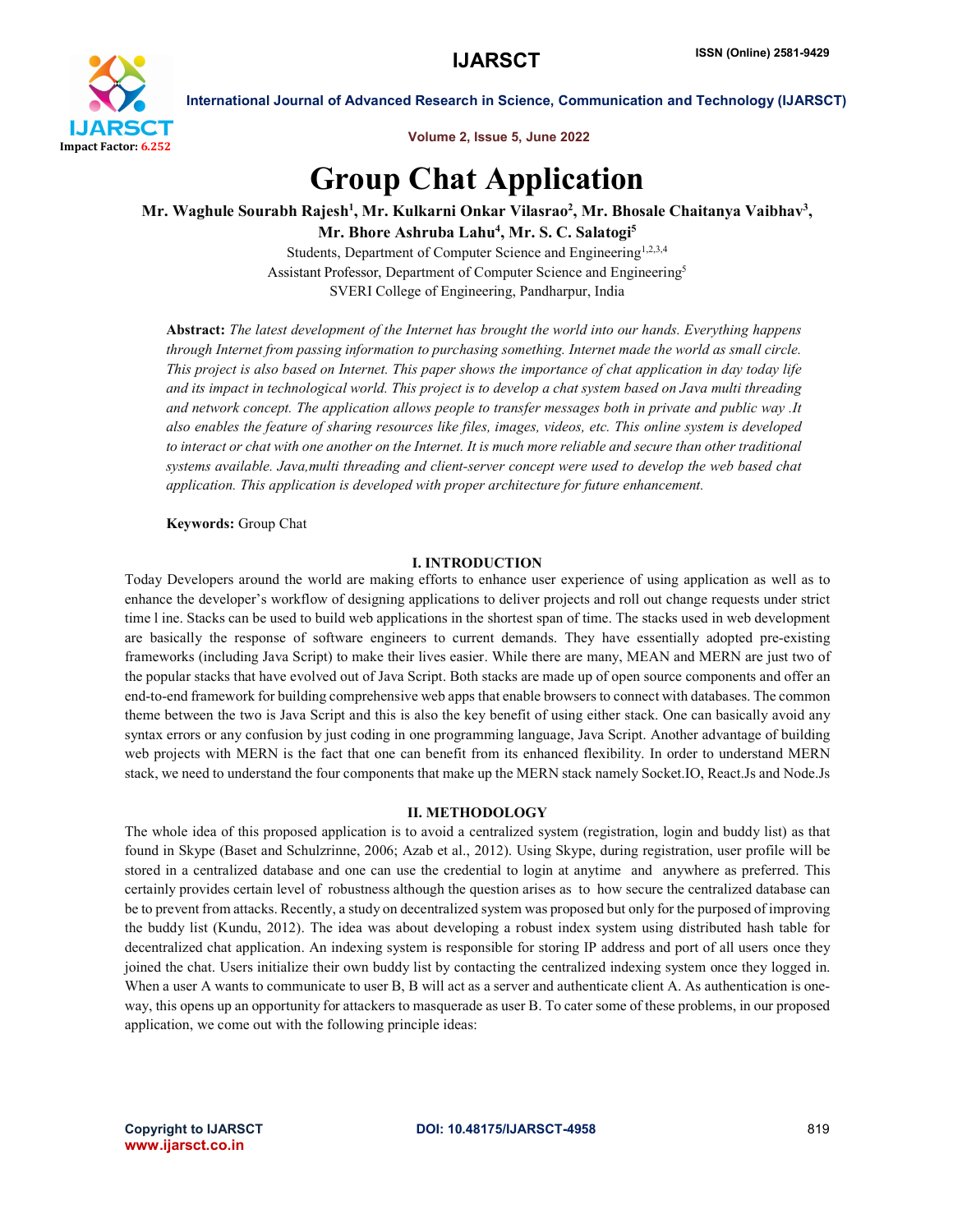

### Volume 2, Issue 5, June 2022

### 2.1 Relation to External Environment

This tool helps in two major aspects -

- Resolving the names of all the system connected in a network and enlisting them.
- Used for communication between multiple systems enlisted in the resolved list.

### 2.2 System Architecture

The chat application works in two forms.

### A. List form

In this form, all the names of the systems connected to a network are enlisted. These names can later be used for communication with the help of mouse event, or in simple language: a click or a double click.

### B. Chat form

This form is called only when an element is selected from the List form. In this form, a connection is created between the host system and the selected system with the help of a socket.



### Operational Concepts and Scenarios

Operation of the application based on the inputs given by the user:

List Form:

- When initialized, returns a list containing the names of all the system connected in a network. •Contains two buttons: Refresh and Connect.
- When Refresh button is clicked refreshes the list of names.
- When the Connect button is clicked or a name is double clicked, the chat form is initialized with a connection between the host and the client machine,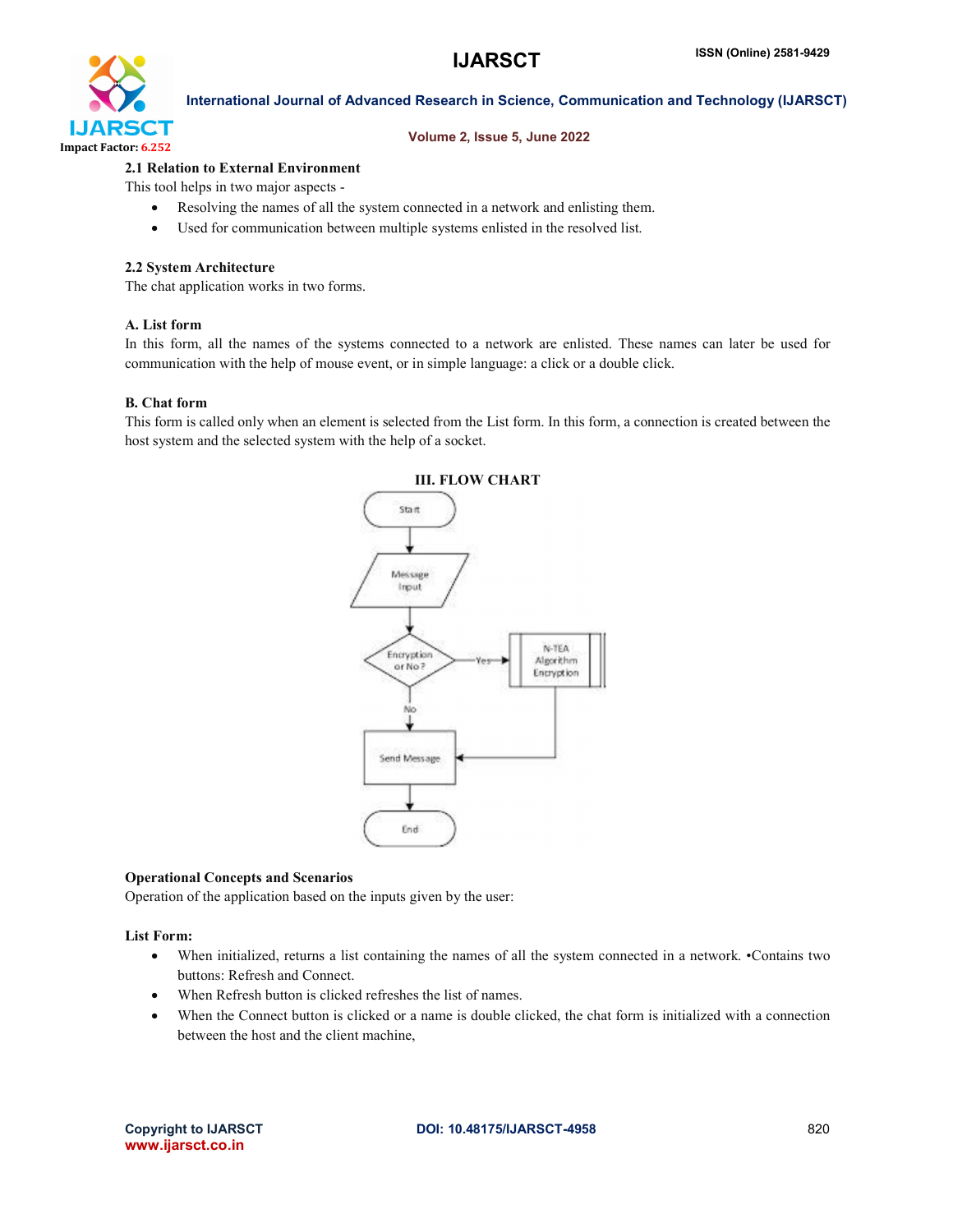

### Volume 2, Issue 5, June 2022

# 3.1 Architecture

# A. Server

A server may be a computer dedicated to running a server application. Organizations have dedicated computer for server application which has to be maintained periodically and has to be monitored continuously for traffic loads would never let them go down which affects the company's revenue.

Most organizations have a separate monitoring system to keep an eye over their server so that they can find their server downtime before its clients.

These server computers accept clients over network connections that are requested. The server responds back by sending responses being requested. There are many different server applications that vary based on their dedicated work. Some are involved for accepting requests and performing all dedicated works like business application servers while others are just to bypass the request like a proxy server. These server computers must have a faster Central processing unit, faster and more plentiful RAM, and bigger hard disc drive. More obvious distinctions include redundancy in power supplies, network connections, and RAID also as Modular design.

# B. Client

A client is a software application code or a system that requests another application that is running on dedicated machine called Server. These clients need not be connected to the server through wired communication. Wireless communication takes place in this process. Client with a network connection can send a request to the server.



# C. Chat application or Client Side

- Chat application is the other major part of the chat architecture, the one that users directly interact with. It's split into two separate root components:
- Chat Client Engine handles all the communication with the Chat Server Engine via its internal components: Chat REST API Client Library and Chat Web Socket Client Library.
- Chat UI displays data to users:

Chat Contact List UI, Chat Dialog UI

# D. Description

- 1. A static Server socket is created in beginning which is then bind with host and port .
- 2. After server instantiation Socket in particular host, it begins to listen in the particular port. Then the server is made to accept the request from the client through the particular port.

www.ijarsct.co.in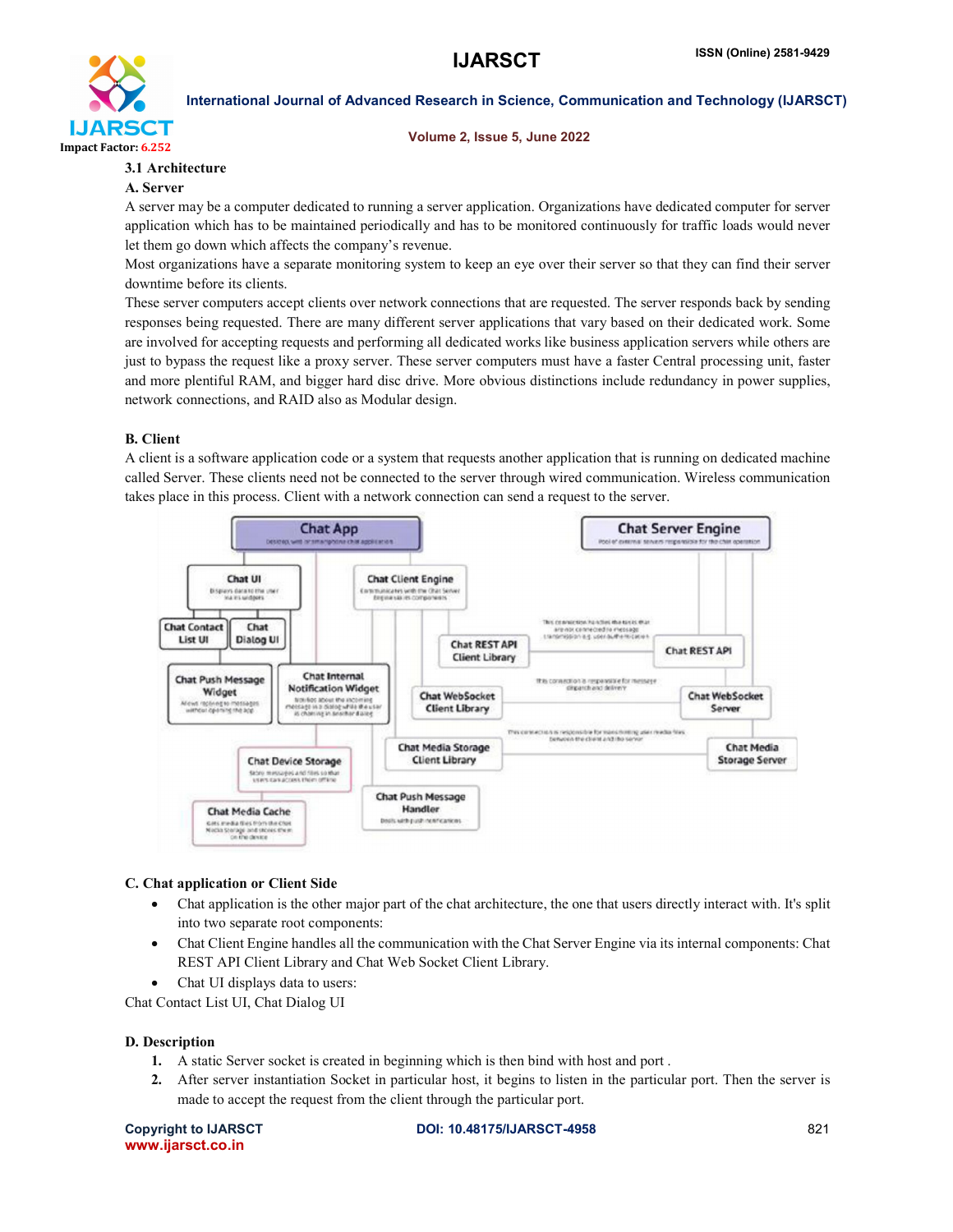

# Volume 2, Issue 5, June 2022

- 3. After starting the server, it can accept the requests from clients.
- 4. The socket is instantiated in client side to connect to the server.
- 5. A new Server Thread using socket is created to accept all the requests from multiple clients.
- 6. After accepting the request both read and write operation occurs simultaneously, clients who request the server can communicate with each other and share resources.
- 7. After finishing the communication the socket is closed both in the client and server side.

# E. Dependencies

The third-party package or modules installed using Npm are specified in this segment. The package. json file is the heart of Node.js system. It is the manifest file of any Node.js project and contains the metadata of the project. The package. json file is the essential part to understand, learn and work with the Node.js. It is the first step to learn about development in Node.js.

# F. Component

Components are the building blocks of any React app and a typical React app will have many of these. Simply put, a component is a JavaScript class or function that optionally accepts inputs i.e. properties(props) and returns a React element that describes how a section of the UI (User Interface) should appear



# G. Chat Server Engine

This is a core of the chat architecture that handles message delivery and dispatch. In our version of chat architecture, it includes the following components

# H. Chat REST API

Handles the tasks that are not connected directly to message dispatch and delivery, such as user authentication, changing of user settings, friends invitation, downloading sticker packs, etc. The Chat App (the chat client part) communicates with the Chat REST API via the Chat REST API

# I. Client Library

Chat WebSocket Server is responsible for transmitting messages between users. The Chat App communicates with the Chat WebSocket Server via the Chat WebSocket Client Library. This connection is open two ways; that means users don't have to make requests to the server if there are any messages for them, they just get them right away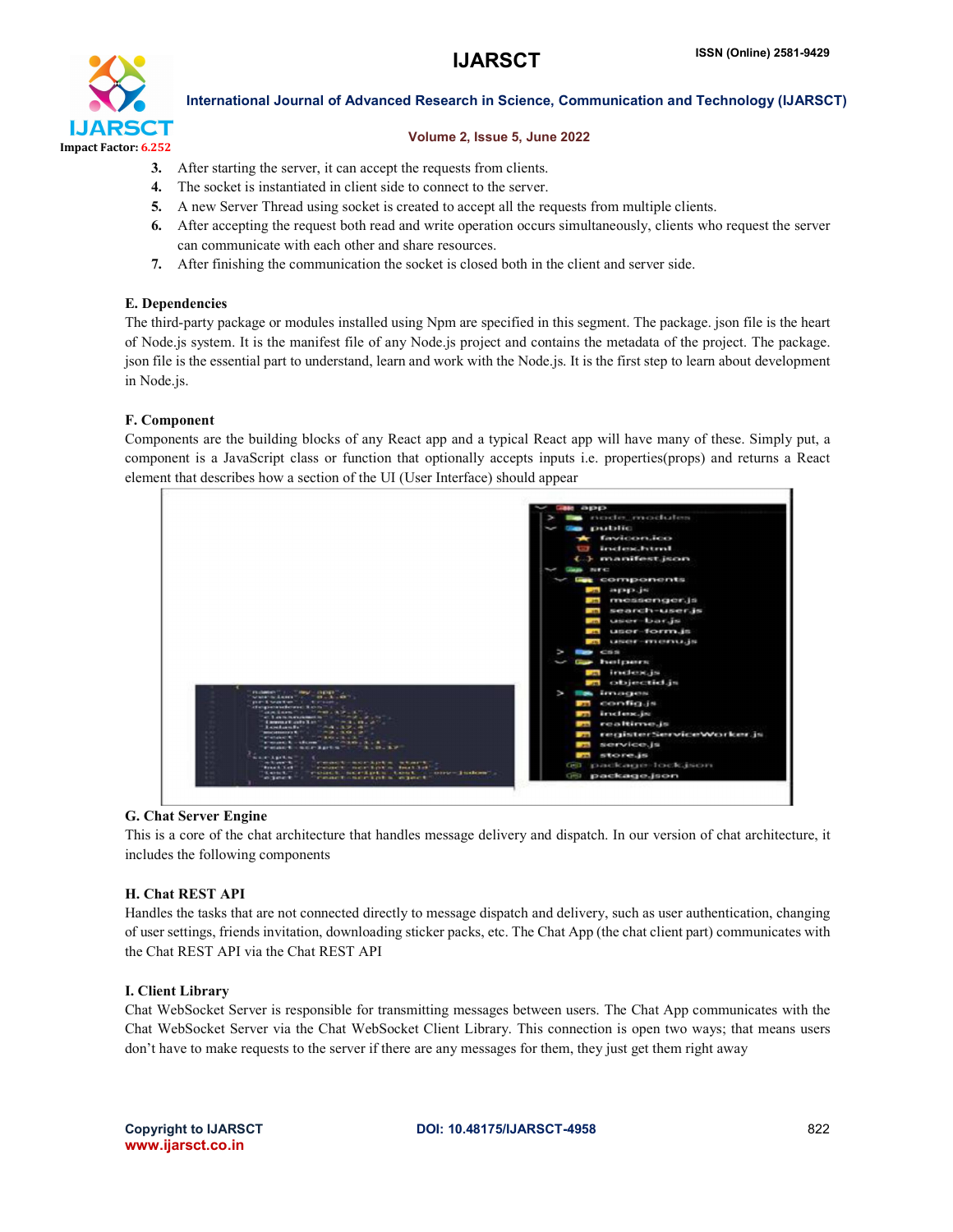

# Volume 2, Issue 5, June 2022

# IV. SYSTEM IMPLEMENTATION AND MAINTENANCE

# 4.1 Implementation

Implementation is a vital step in ensuring the success of new system even a well designed system can fail if it is not a properly implemented. Implementation activities are needed to transform a newly developed information system into an operational system for end users.

# 4.2 Acquiring Hardware Software and Services

These resources acquired from many sources in the computer industry. Some sources are as follows a- hardware- IBM, HP, Apple computer etc. b-software- Microsoft, Oracle etc.

# 4.3 Testing

Testing of a developed system is an important implementation activity. System testing and debugging computer programs and testing information processing procedures.

### 4.4 Training Method

A-Vendor and in service training-Vendor offers extensive educational programs as part of their services the courses by experiences trainers and sales personnel cover all aspects of using the equipment participant actually use the system in the presence of trainer. It questions arise, they can quickly be answered.

# 4.5 Maintenance

Once a system is fully implemented  $&$  being operated by end user  $&$  the maintenance function begins System maintenance is the monitoring to evaluating &modifying of operational information system to make desirable or necessary improvements for example the implementation of a new system usually results in the phenomenon known as the leaning curve person who operates &use the system will make mistakes simply because the are not familiar with it. Though such errors usually diminished experience is gained with a new system ,they do point out areas where system may be improved. Maintenance is also necessary for the failures and problems that arise during the operation of a system the maintenance activity includes a post implementation of a system review process to ensure that newly implemented system meet the system development objective established for them. Errors in the development of a system must be corrected by the maintenance process this includes a periodic review or audit of a system to ensure on operating system &meeting its objective.



www.ijarsct.co.in